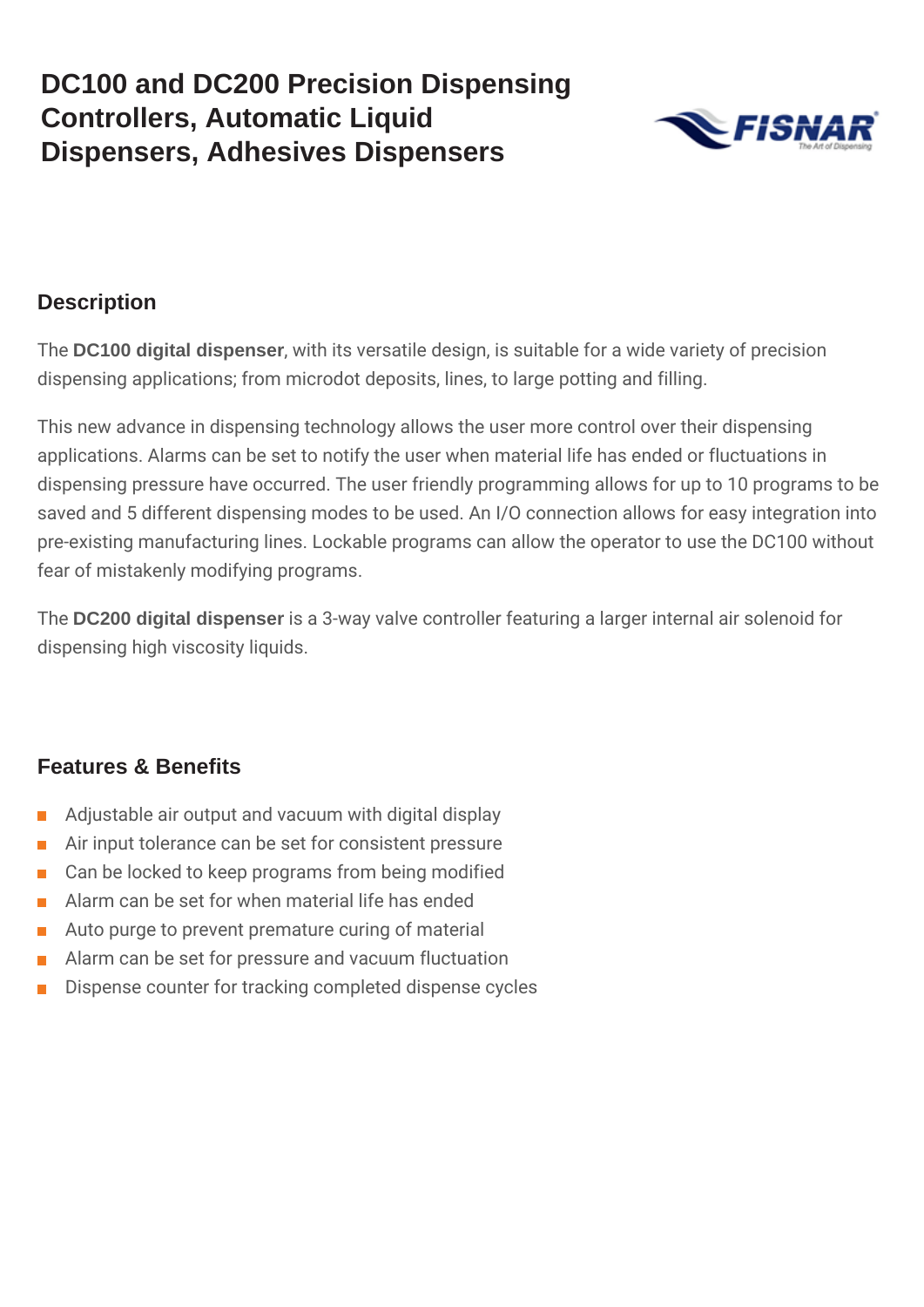

- Calibration for both pressure and vacuum
- $\blacksquare$  Multiple dispense modes for easy use in many applications

#### **Applications**



\*Syringe barrels and accessories sold separately

The DC100 and DC200 are suitable for a wide range of dispensing applications, including:

**LED** bonding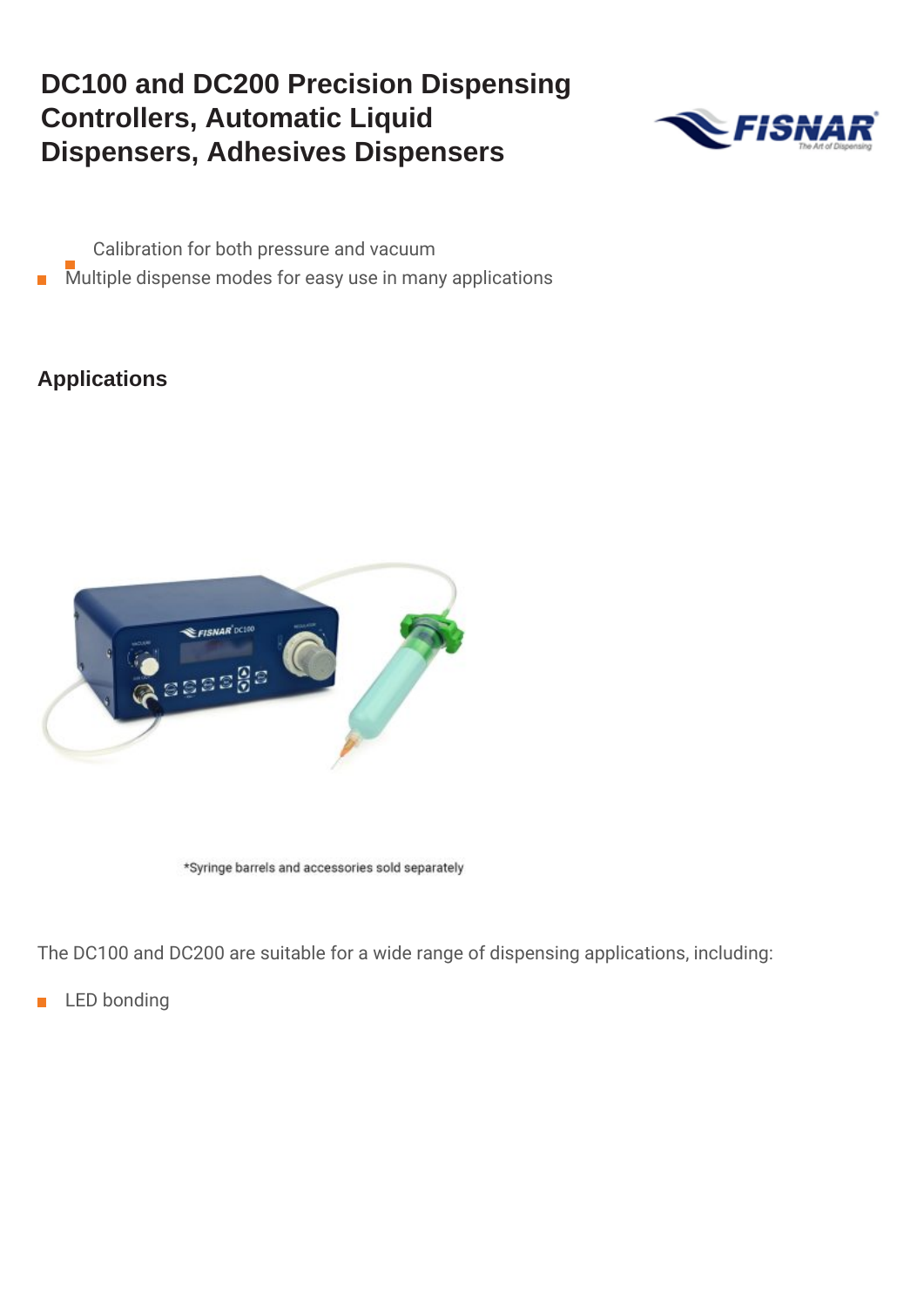

- Lubricant/ grease application  $\blacksquare$
- Cyanoacrylate bonding  $\Box$
- **UV** cure adhesive dispensing
- Encapsulation  $\sim$
- $\blacksquare$  Flux dispensing
- Solder mask applications
- **Medical manufacturing**
- **Automotive gasketing**
- **All syringe dispensing**
- Purge Mode Dispenses for as long as activated.  $\mathbb{R}^n$
- Teach Mode Allows the user to record a dispense time.  $\mathcal{L}_{\mathcal{A}}$
- Timed Mode Dispense at a fixed time interval.  $\mathcal{L}_{\mathcal{A}}$
- Time+ Mode Allows operator to add time to a shot after a set amount of cycles.  $\mathbb{R}^n$
- INT Mode Allows the user to stop a programmed dispense time early if needed  $\blacksquare$

#### **Specifications**

**Specification**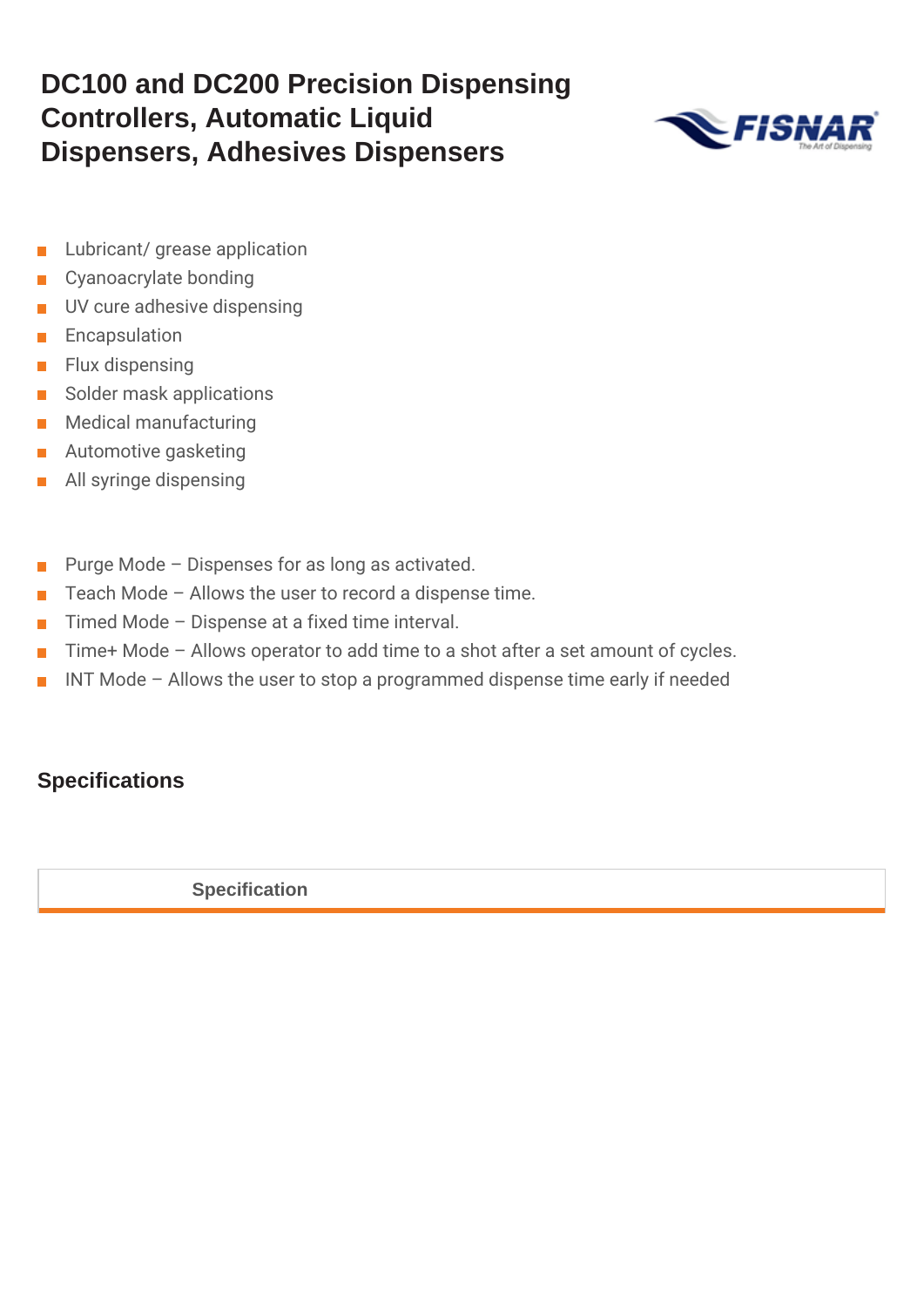| Cycle Rate            | 600+ Cycles per minute      |
|-----------------------|-----------------------------|
| Timer                 | 0.008 to 9999 seconds       |
| Programs              | 10 memory slots             |
| Input Voltage         | 100-240 VAC 50/60Hz         |
| Output Voltage        | 24 VDC 0.75 Amp             |
| Air Input             | 100 psi (7 bar) maximum     |
| Air Output            | 0-100 psi (0.07 7 bar)      |
| Operating Temperature | $10 - 40^{\circ}C$          |
| Relative Humidity     | 20 90% (no condensation)    |
| Dimensions (WxDxH)    | 191mm x 179mm x 72mm        |
| Weight                | $0.92$ kg                   |
| Standards             | CE approved, RoHS Compliant |

Digital Liquid Dispenser requires clean, dry compressed air for op factory air be supplied to the dispenser through a 5 micron filter/r then we supply a dorwangoes to, f very quiet cwo mips hease rssuitable.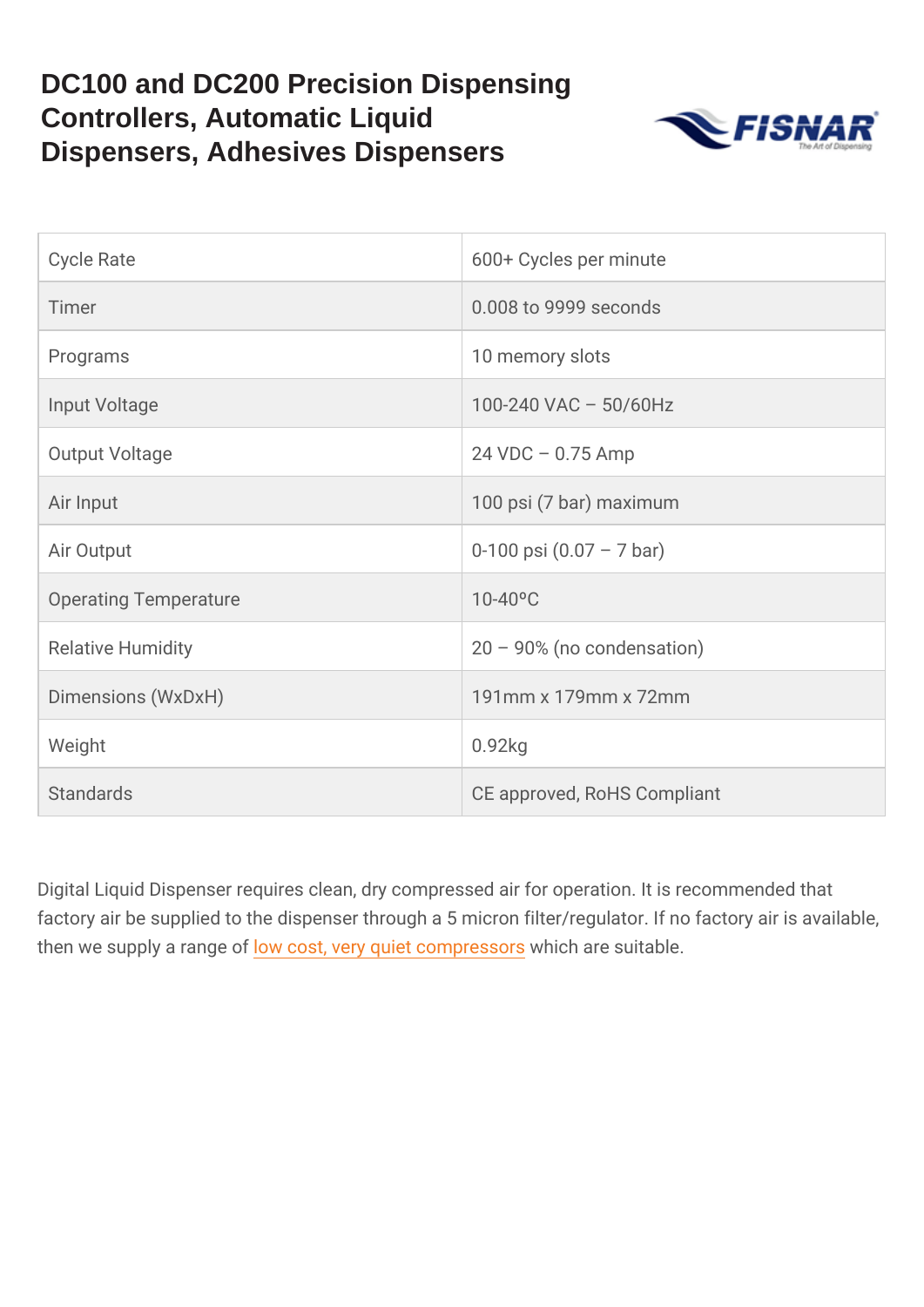



**FRONT** 



**Other Information**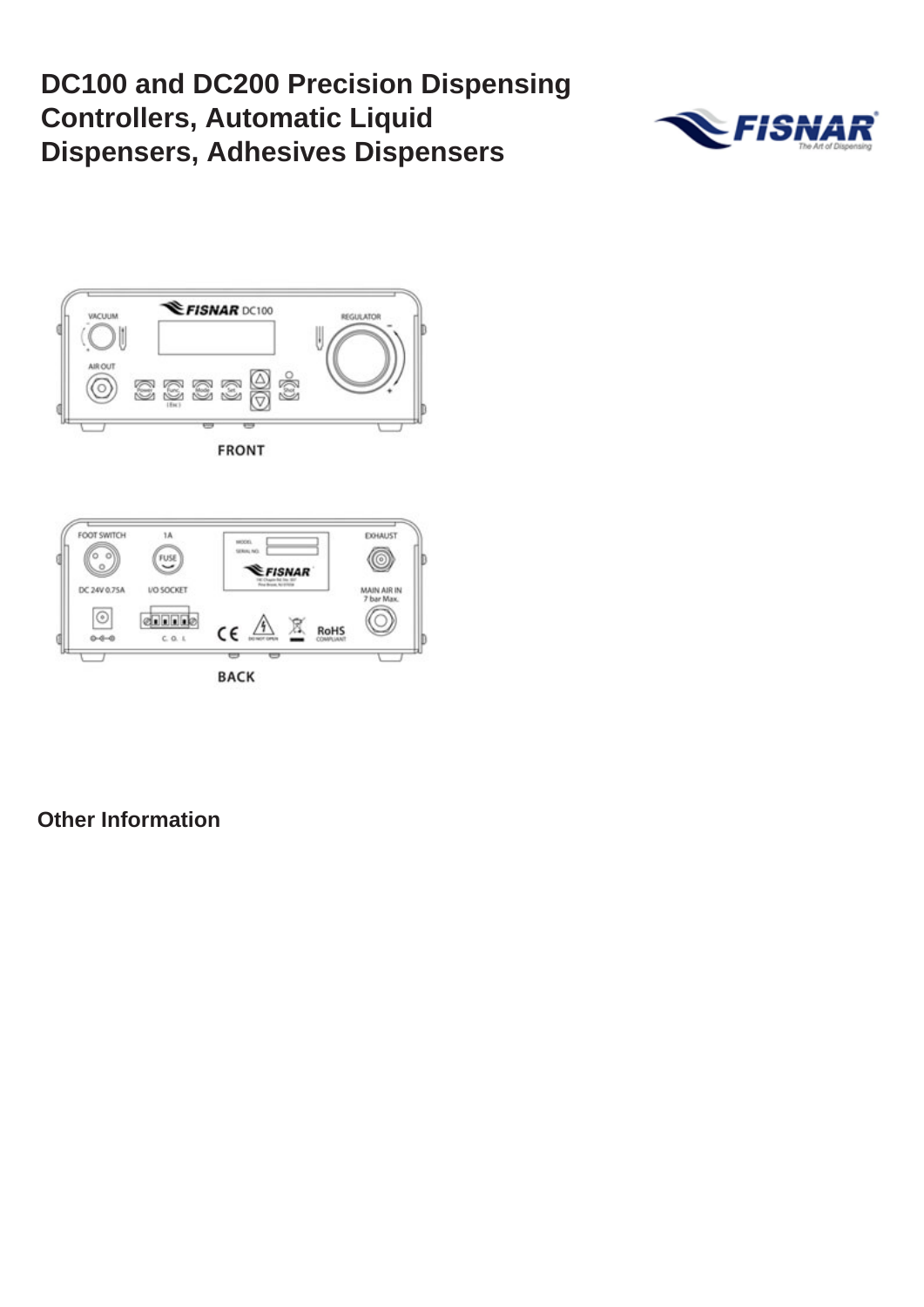



As standard, the DC100/200 dispensing controller releases regulated, compressed air through its builtin male push connector fitting. 6mm (1/4") tubing can be easily hooked-up to the controller, with no additional components required.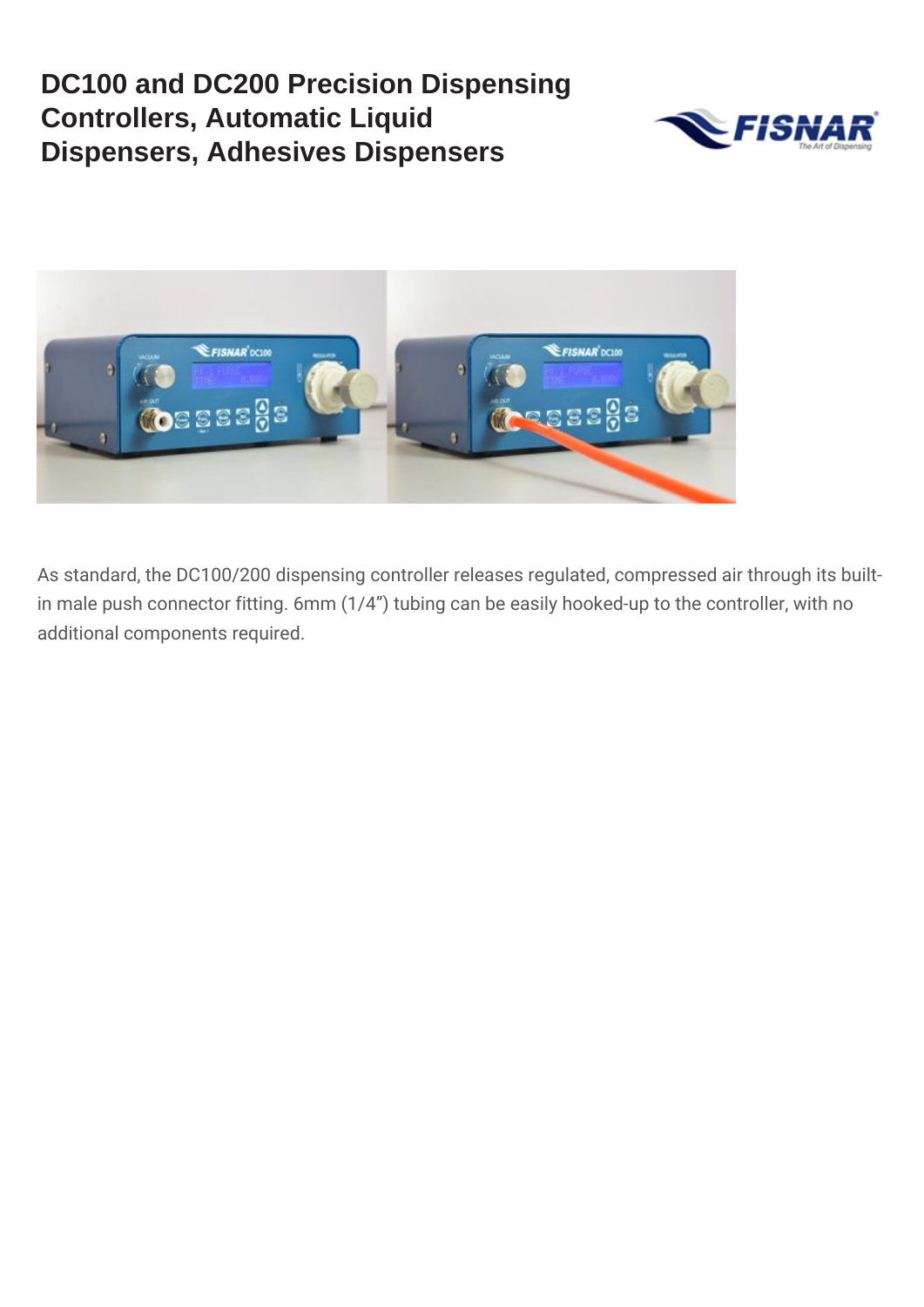Should your process require the use of 4mm (1/83) tubing, a push the DC100/200 to accommodate this.

| Introduction to Time/Pressure Dis   |  |
|-------------------------------------|--|
| Download a presentation which de    |  |
| theory and practicalities of time/p |  |
| dispensing                          |  |

Ordering Information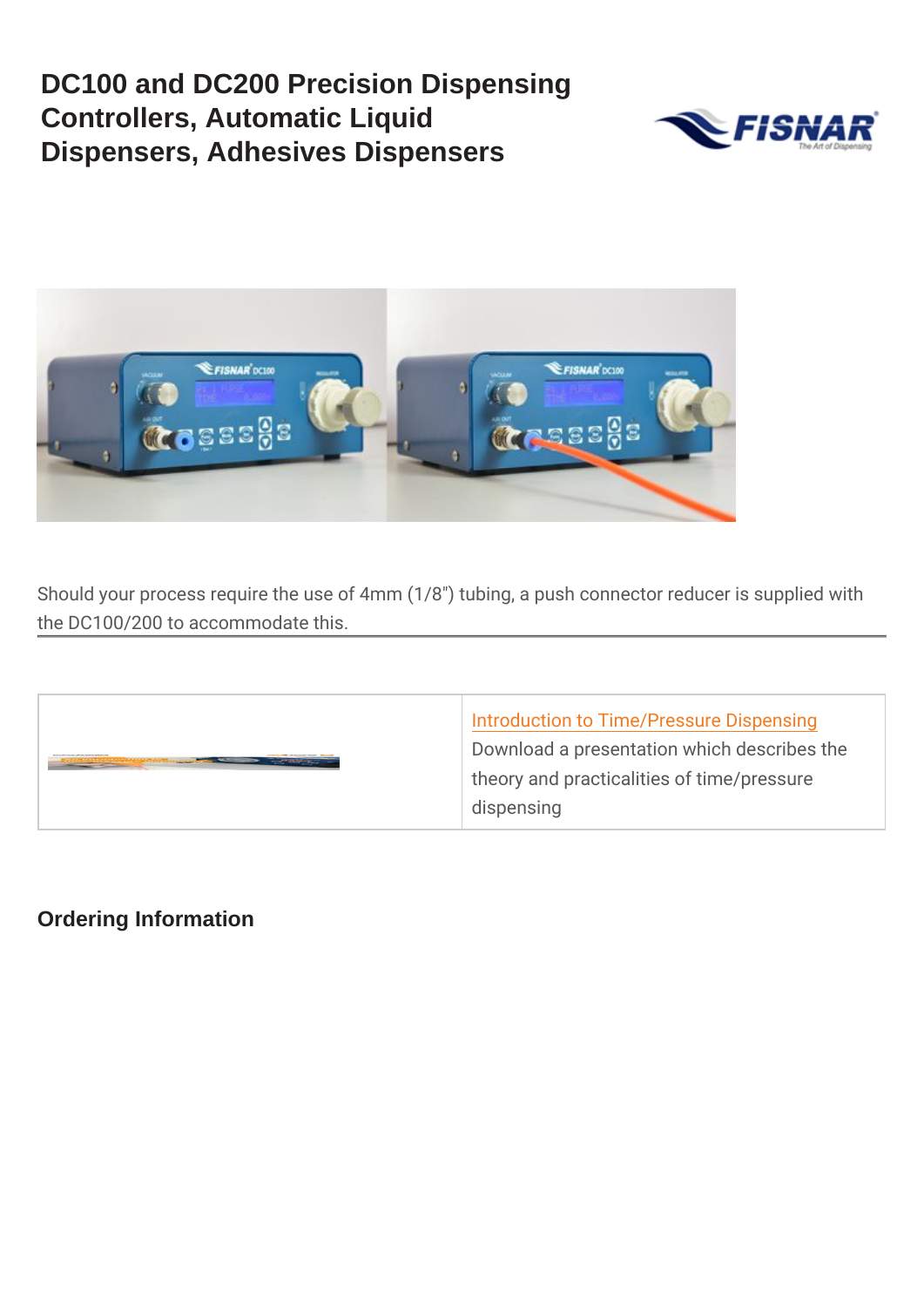| Part number                                                            | Description                                                          |  |
|------------------------------------------------------------------------|----------------------------------------------------------------------|--|
| <b>FISDC100</b>                                                        | Fisnar DC100 Precision Programm<br>Dispenser                         |  |
| FISDC200                                                               | Fisnar DC200 Precision Programm<br>Dispenser with 3-way valve contro |  |
| The Fisnar DC100 and Fisnar DC200 come with the following accessories: |                                                                      |  |
| FIS5601911                                                             | Universal power adaptor                                              |  |
| FIS5601888                                                             | Foot pedal                                                           |  |
| FIS561851                                                              | Hose assembly - compressed air i                                     |  |
| FIS560751LF                                                            | Syringe barrel stand                                                 |  |
| FIS5779K712                                                            | Push connect fitting - adapts 5/32<br>$1/4$ " stem                   |  |
| Recommended additional items                                           |                                                                      |  |
| FISDCK800                                                              | Dispensing component kit                                             |  |
| FISQK-CSK                                                              | Dispensing consumables starter kl                                    |  |